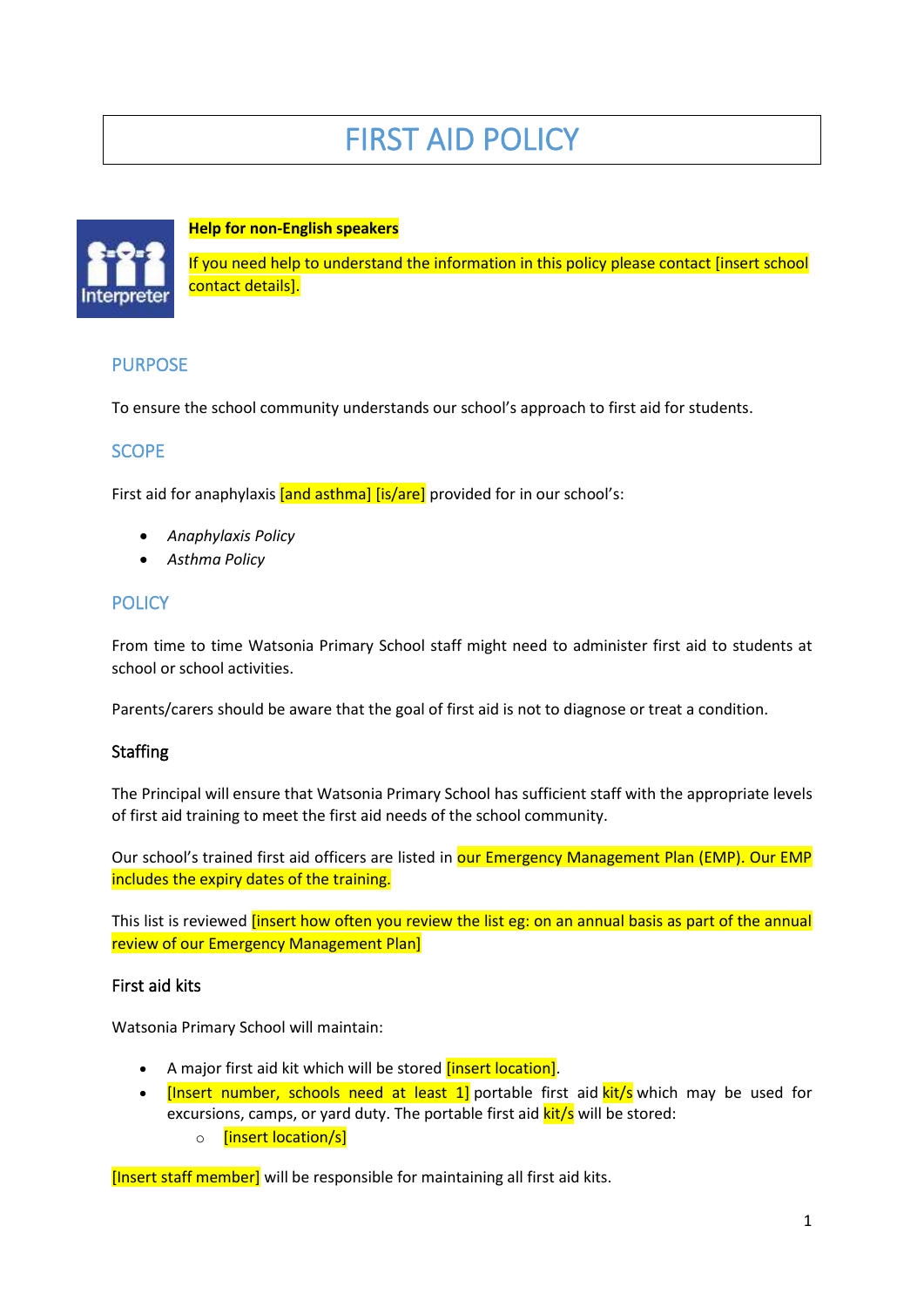# Care for ill students

Students who are unwell should not attend school.

If a student becomes unwell during the school day they may be directed to  $[the sick bay/inset]$ appropriate area name in your school] and monitored by staff. Depending on the nature of their symptoms, staff may contact parents/carers or an emergency contact person to ask them to collect the student.

# First aid management

If there is a situation or incident which occurs at school or a school activity which requires first aid to be administered to a student:

- Staff who have been trained in first aid will administer first aid in accordance with their training. In an emergency situation, other staff may assist in the administration of first aid within their level of competence.
- In a medical emergency, staff may take emergency action and do not need to obtain parent/carer consent to do so. Staff may contact Triple Zero "000" for emergency medical services at any time.
- Staff may also contact NURSE-ON-CALL (on 1300 60 60 24) in an emergency. NURSE-ON-CALL provides immediate, expert health advice from a registered nurse and is available 24 hours a day, 7 days a week.
- If first aid is administered for a minor injury or condition, Watsonia Primary School will notify parents/carers by [insert school level process, i.e. sending a note home to parents/carers, email, phone call].
- If first aid is administered for a serious injury or condition, or in an emergency situation, school staff will attempt to contact parents/carers or emergency contacts as soon as reasonably practical.
- If staff providing first aid determine that an emergency response is not required but that medical advice is needed, school staff will ask parents/carers, or an emergency contact person, to collect the student and recommend that advice is sought from a medical practitioner.
- Whenever first aid treatment has been administered to a student Watsonia Primary School will:
	- o record the incident on CASES21
	- $\circ$  if first aid was administered in a medical emergency, follow the Department's [Reporting and Managing School Incidents Policy,](https://www2.education.vic.gov.au/pal/reporting-and-managing-school-incidents-including-emergencies/policy) including reporting the incident to the Department's Incident Support and Operations Centre on 1800 126 126.

In accordance with guidance from the Department of Education and Training, analgesics, including paracetamol and aspirin, will not be stored at school or provided as a standard first aid treatments. This is because they can mask signs of serious illness or injury.

# **COMMUNICATION**

This policy will be communicated to our school community in the following ways: